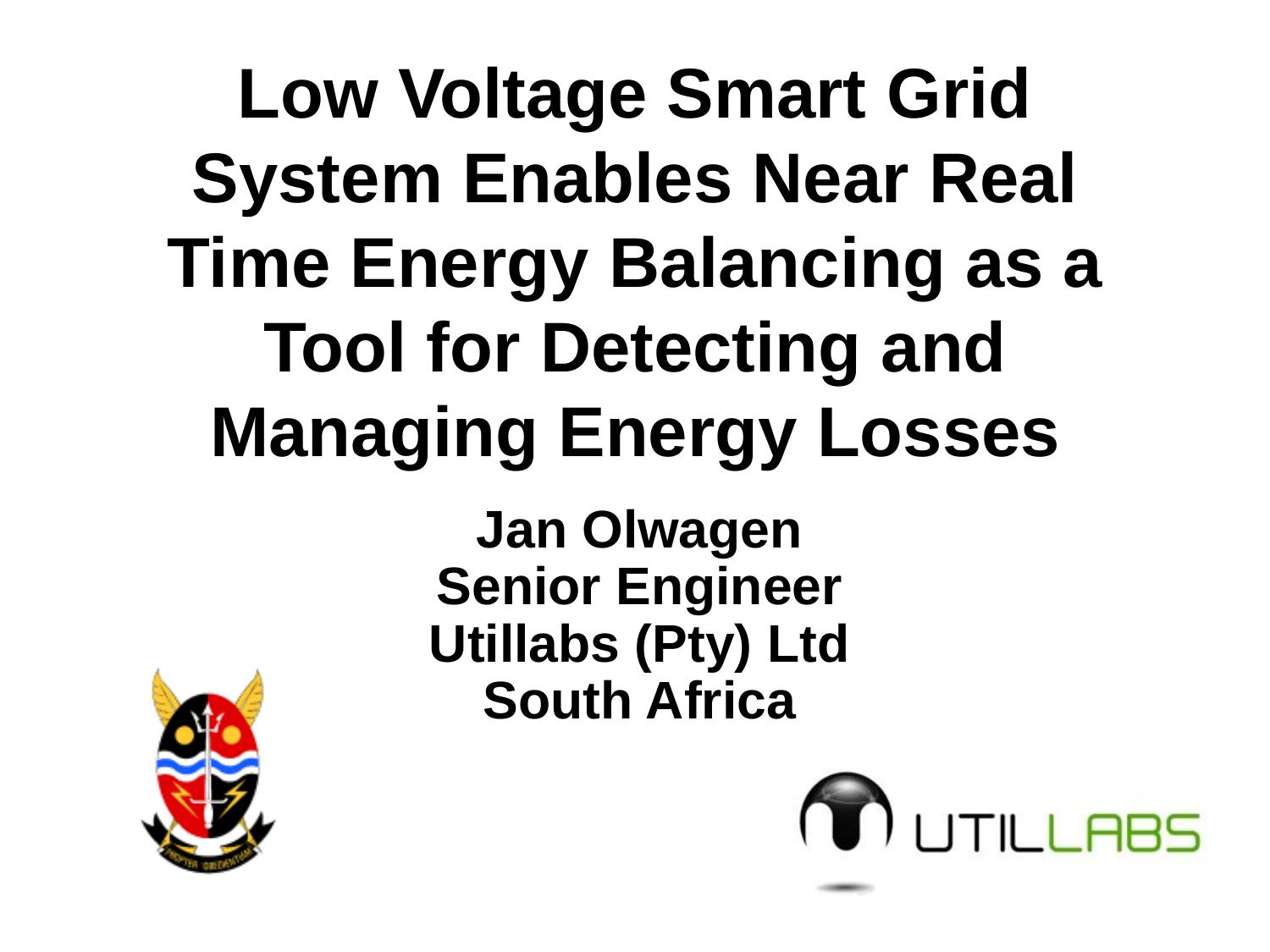# **Overview**

- Utility Challenges
- Brief Description of the Low Voltage Smart System (LVSS)
- LVSS Utility Solutions- Focusing Specifically on Energy Balancing and Revenue Protection
- Requirements for an Effective Energy Balancing System
- Energy Balancing for Revenue Protection and social engineering
- Conclusion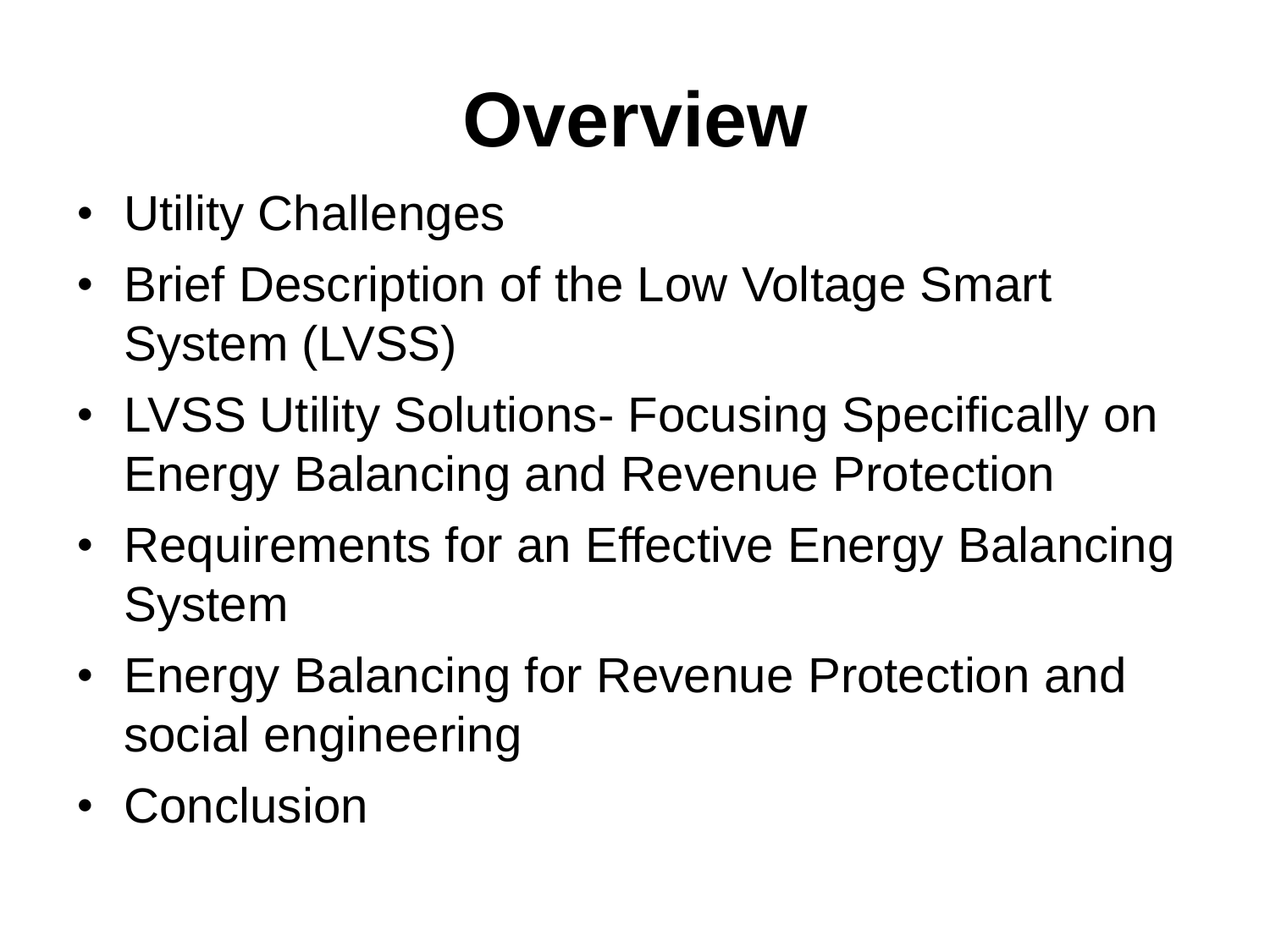#### **What is driving the evolution to the smart grid?**

The old problem of supply and demand in balance in real time made more complex by:

- The influence distributed and renewable generation and storage
- The influence of more aware and connected clients
- Economic influence of the cost of supply and wide area grid management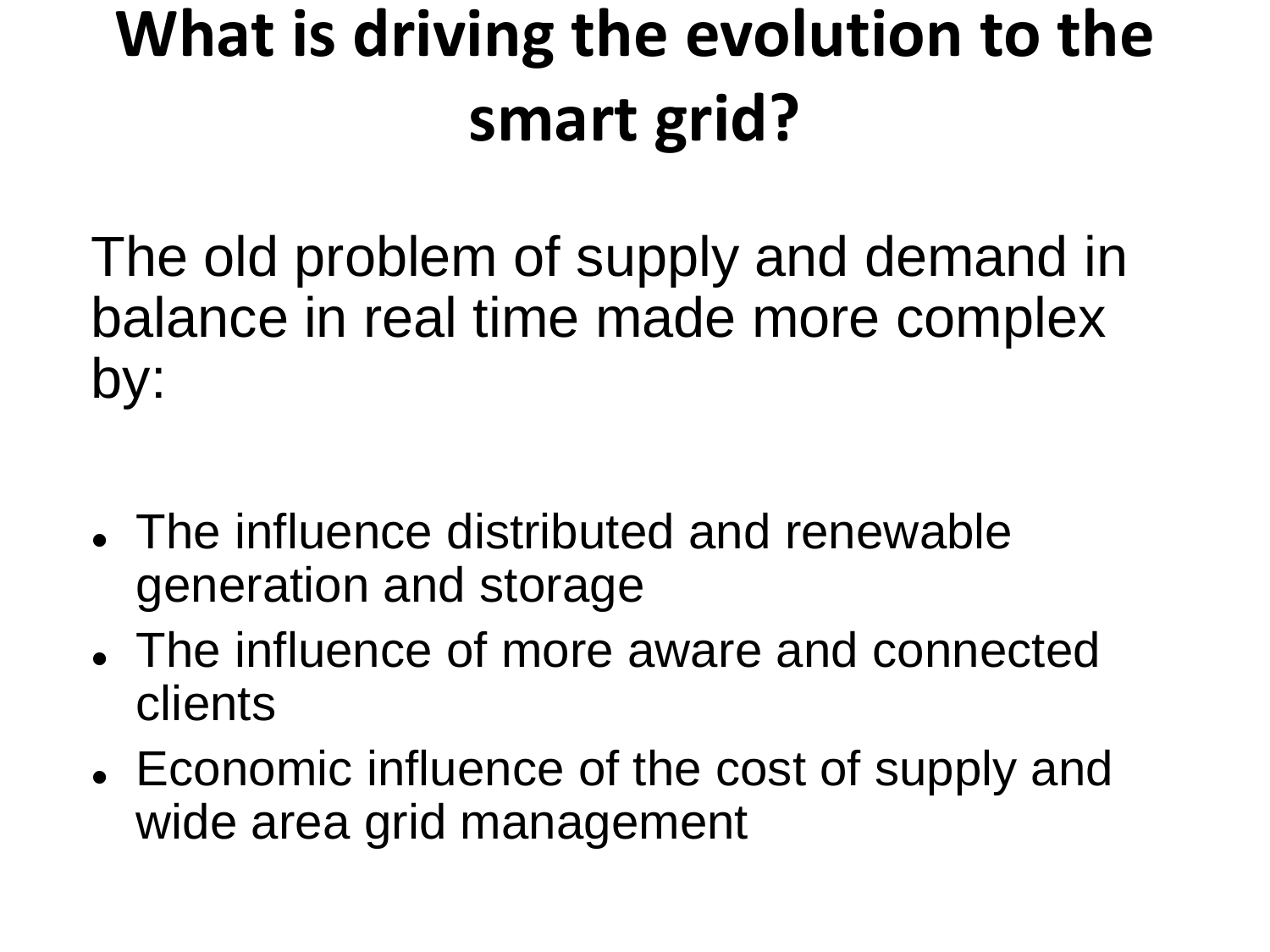### **Why get involved**

- Enel Large percentage of Italian homes covered, 4 year payback period and happy customers paying less
- Enel Isneria project and GRID4EU for distributed generation control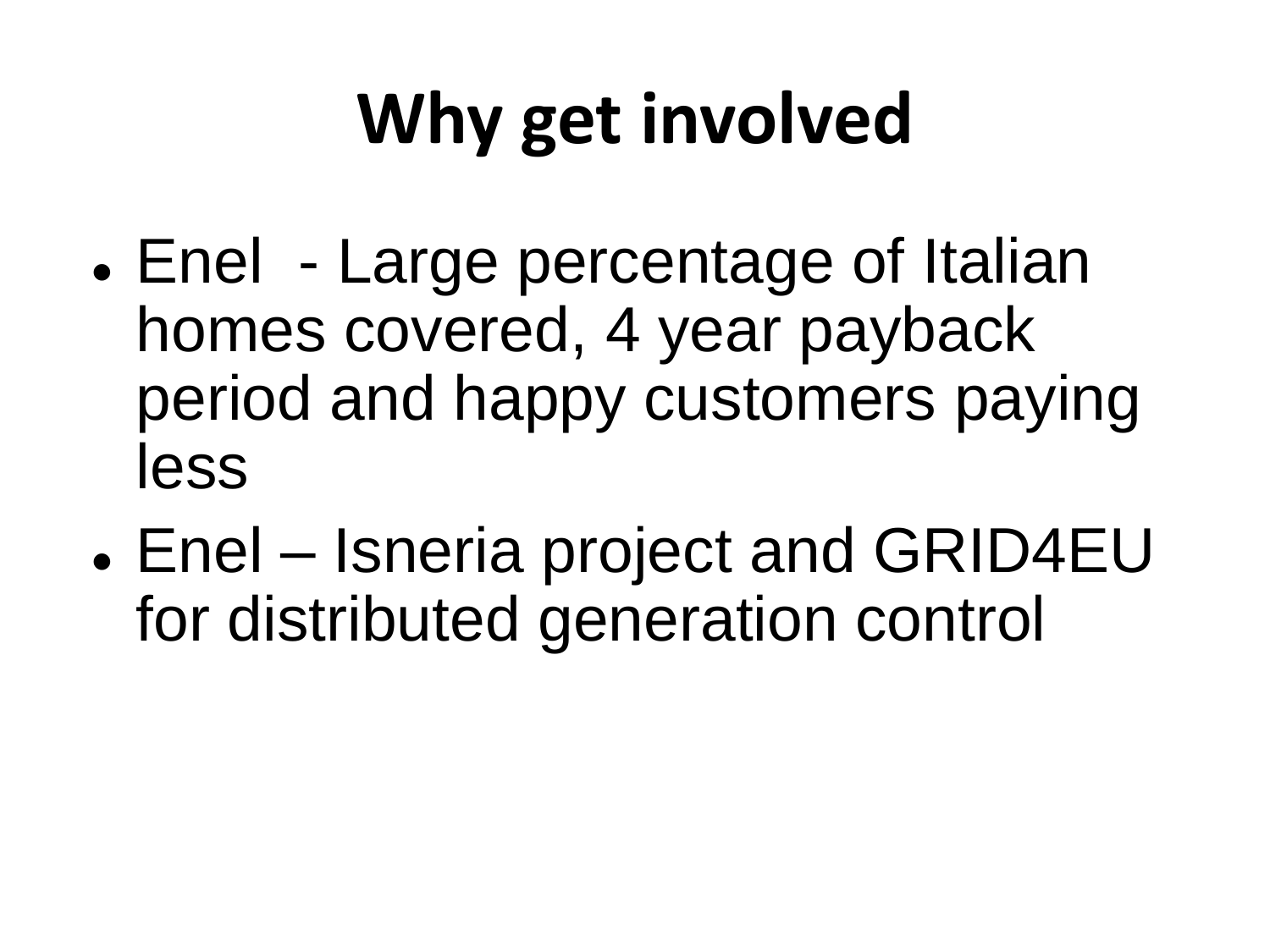#### **Power Utility Challenges**

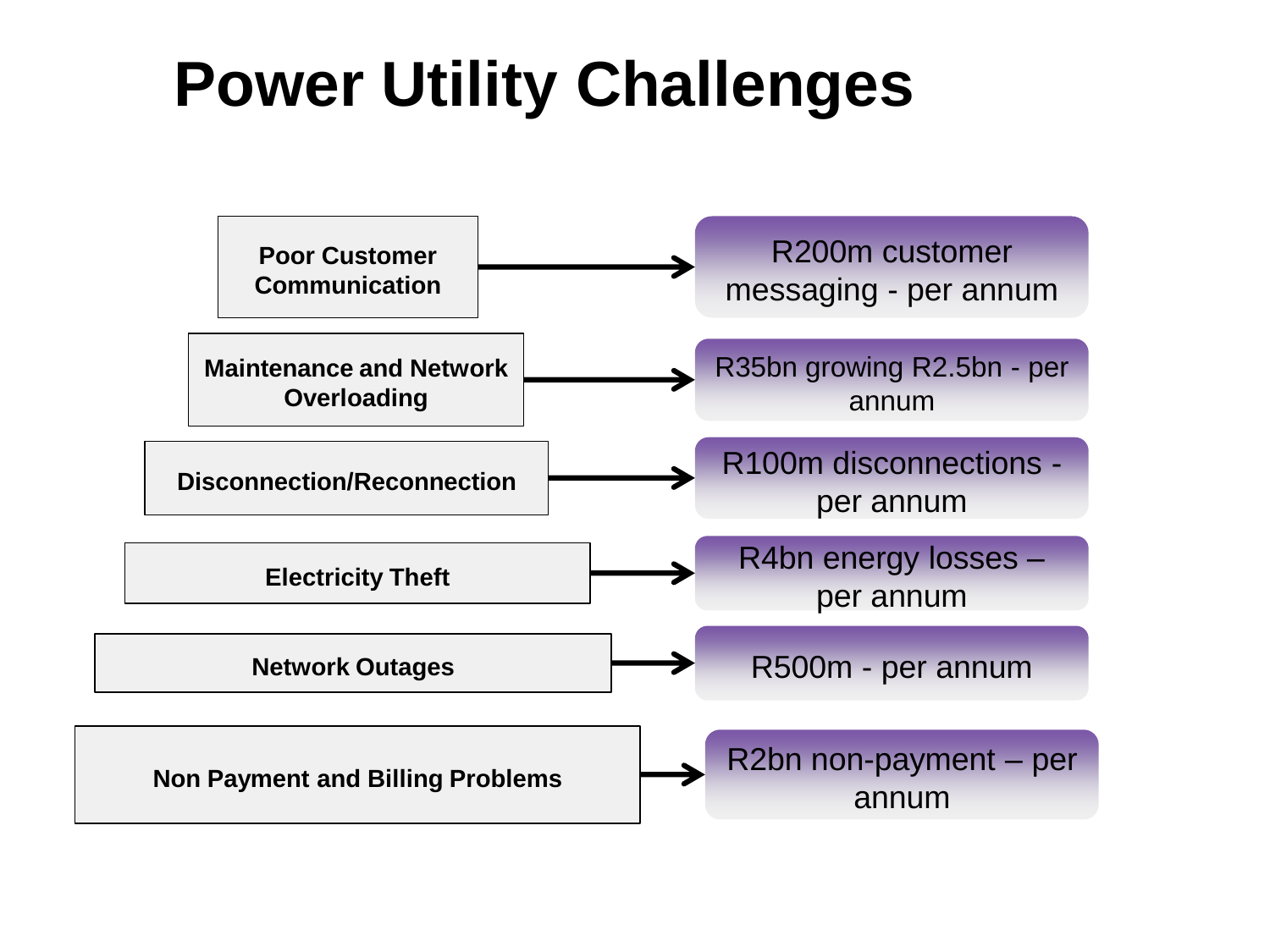#### **LVSS**

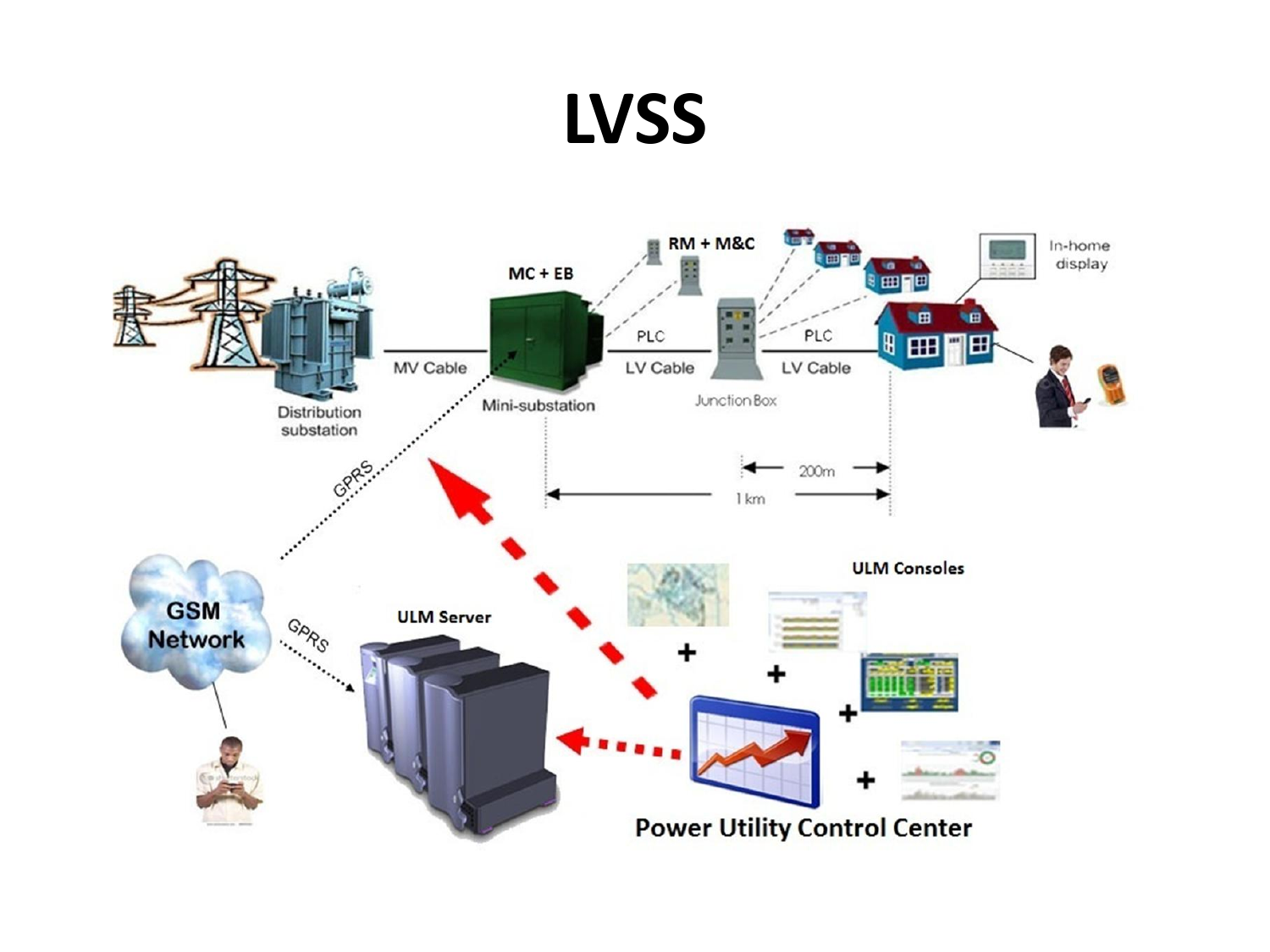#### **LVSS Utility Solutions- focusing specifically on Energy Balancing and Revenue Protection**

- Energy management
	- Active auditing
	- Remote connect and disconnect
	- o Revenue protection works management
	- Social engineering evaluation tool
- Business efficiency
	- Reduce energy losses
	- Improve credit management and billing
	- Improved meter reading
	- Direct communication with customer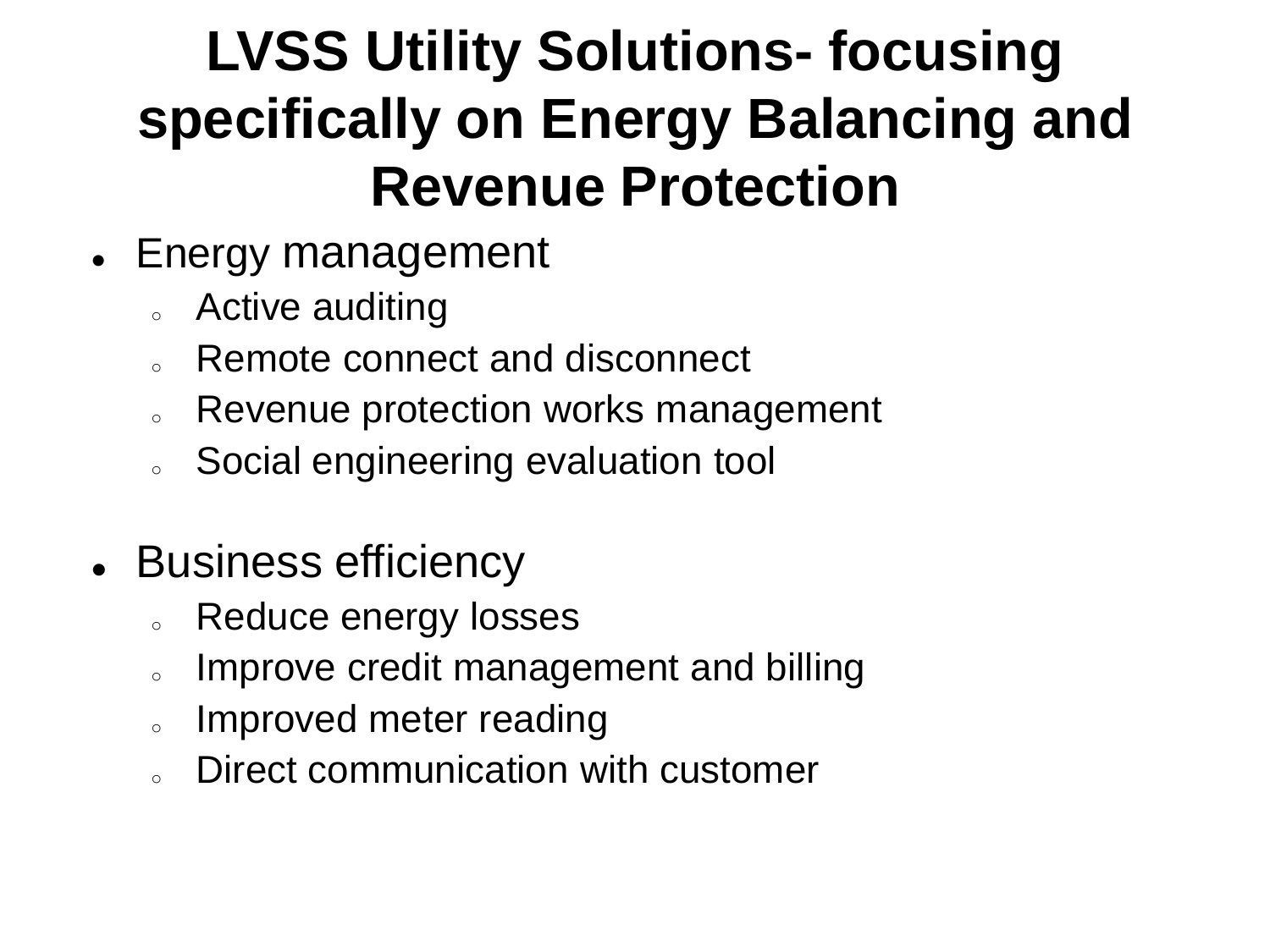# **Energy Balancing & Revenue Protection**

- Balancing the energy Supplied vs. Consumed – a simple idea
- Energy Loss Detection: Ability to track bypassing and to have the advantage of speed to reduce financial impact
- Revenue Loss Detection: Ability to see if energy sold through meters below an energy balancing node ties with the energy flowing through the point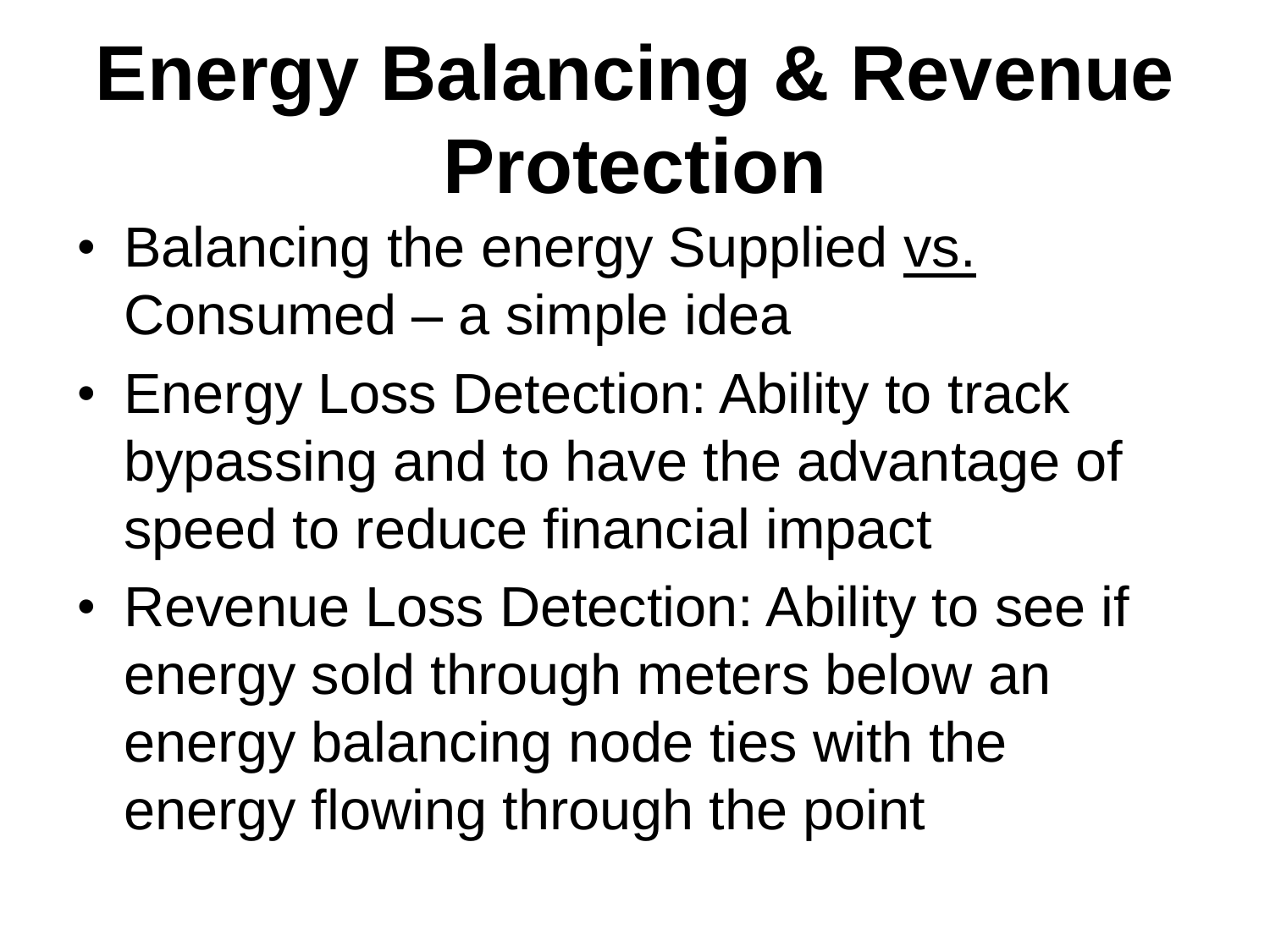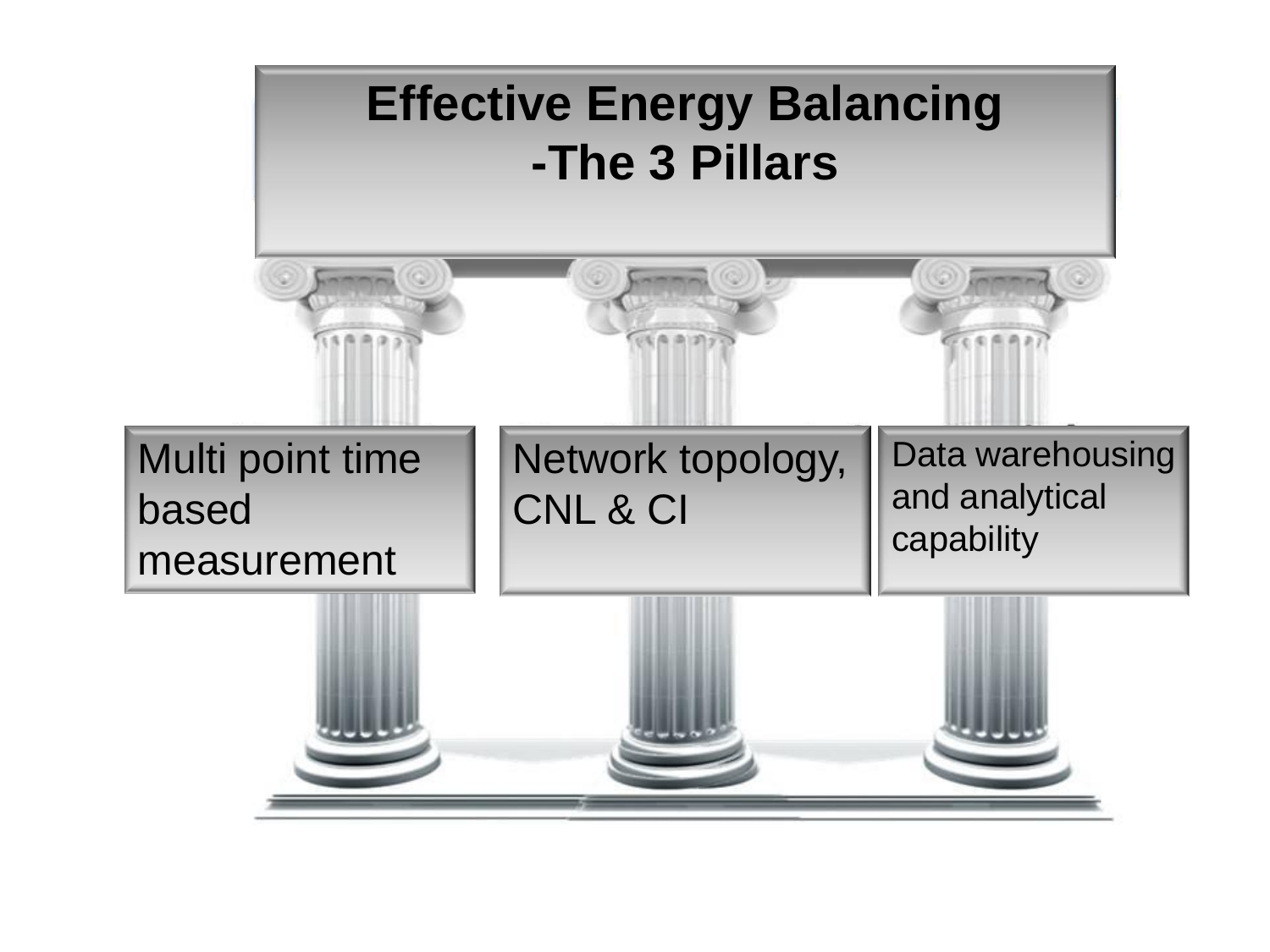# **Pillar 1: Time based measurements**

- The meter and the metering system must be capable of reasonably fine grained energy profile measurement
- Measurement accuracy must be of class 1 or class 2
- Real Time Clocks (RTC) are required on the measurement units, with methods of synchronizing the system time to a reasonable accuracy
- Meters that can detect either relative or preferably absolute phase that they are connected to are a distinct advantage

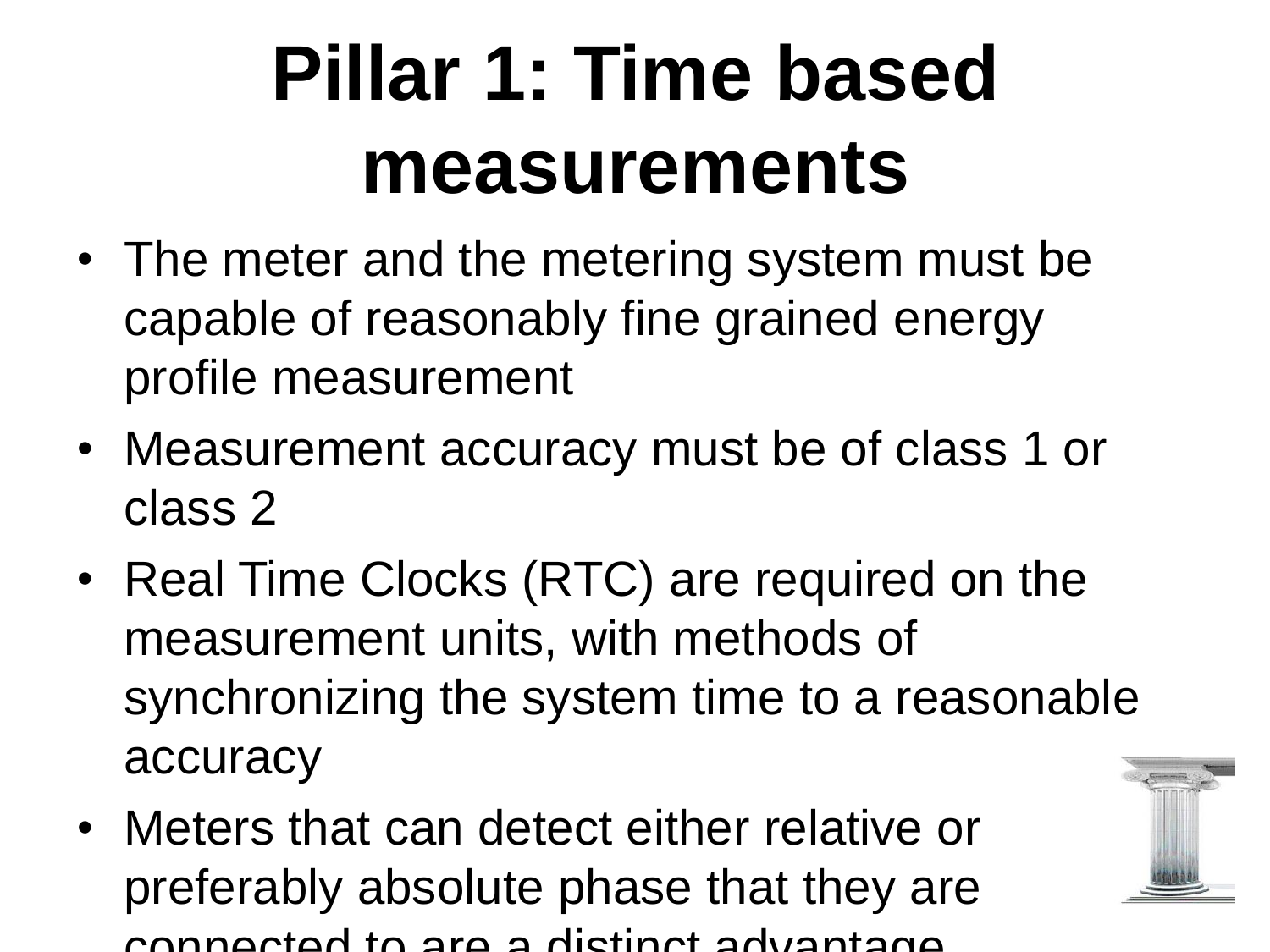# **Pillar 2: Network Topology**

- The meter configuration must be held locally and communicated and kept centrally
- Any change to the configuration that effects EB must be automatically updated and communicated to the central data store
- It is important to gather as much geographic and electric information as practical at roll out

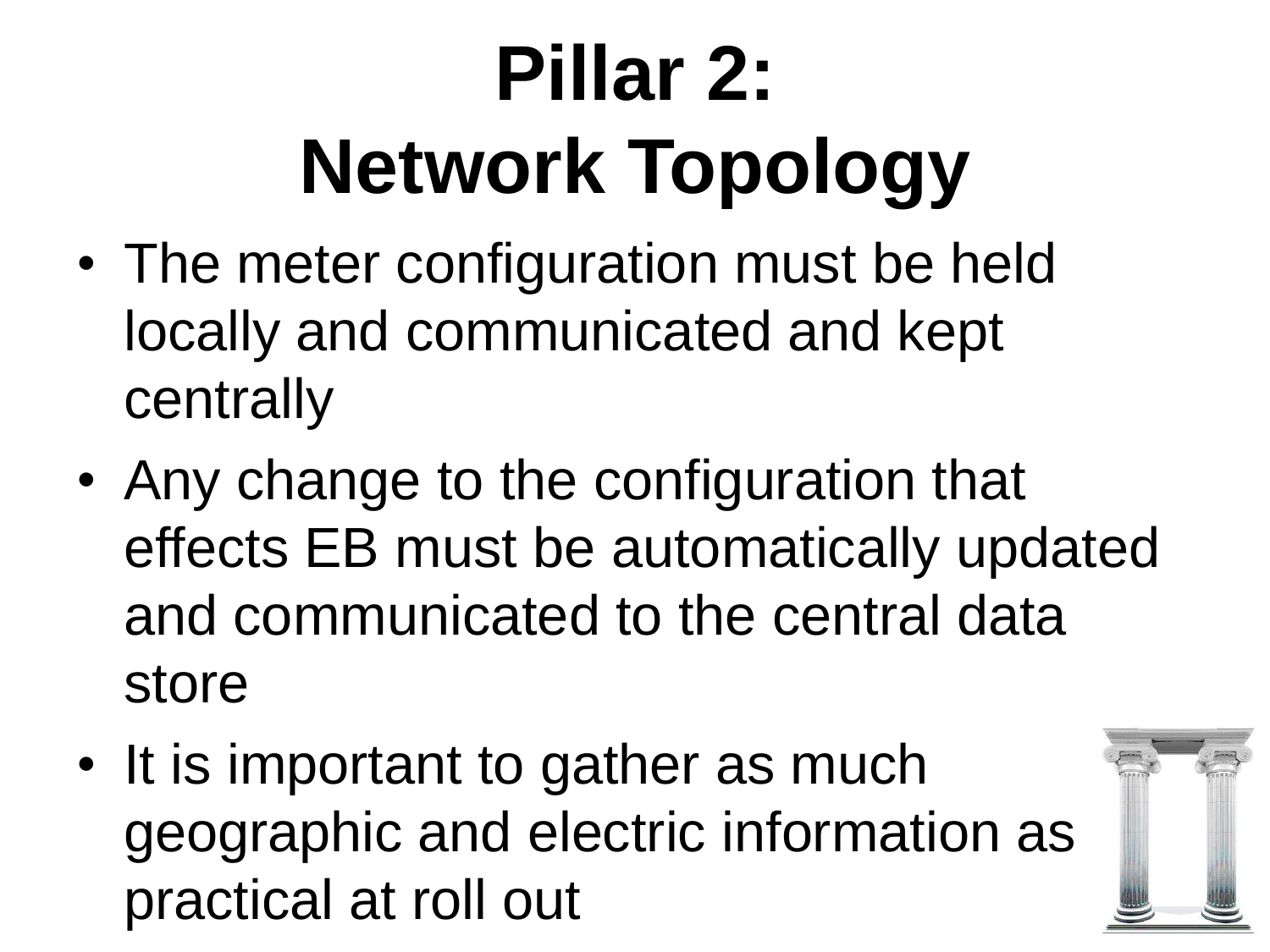#### **Pillar** 3:

Data warehousing and analytics

- Readings need to be stored in a space-efficient manner and indexed for efficient querying
- The configuration snapshot information must be stored efficiently
- The results must be stored within reasonable space requirements and one must be able to query by node and query by time
- Auditing must be easy

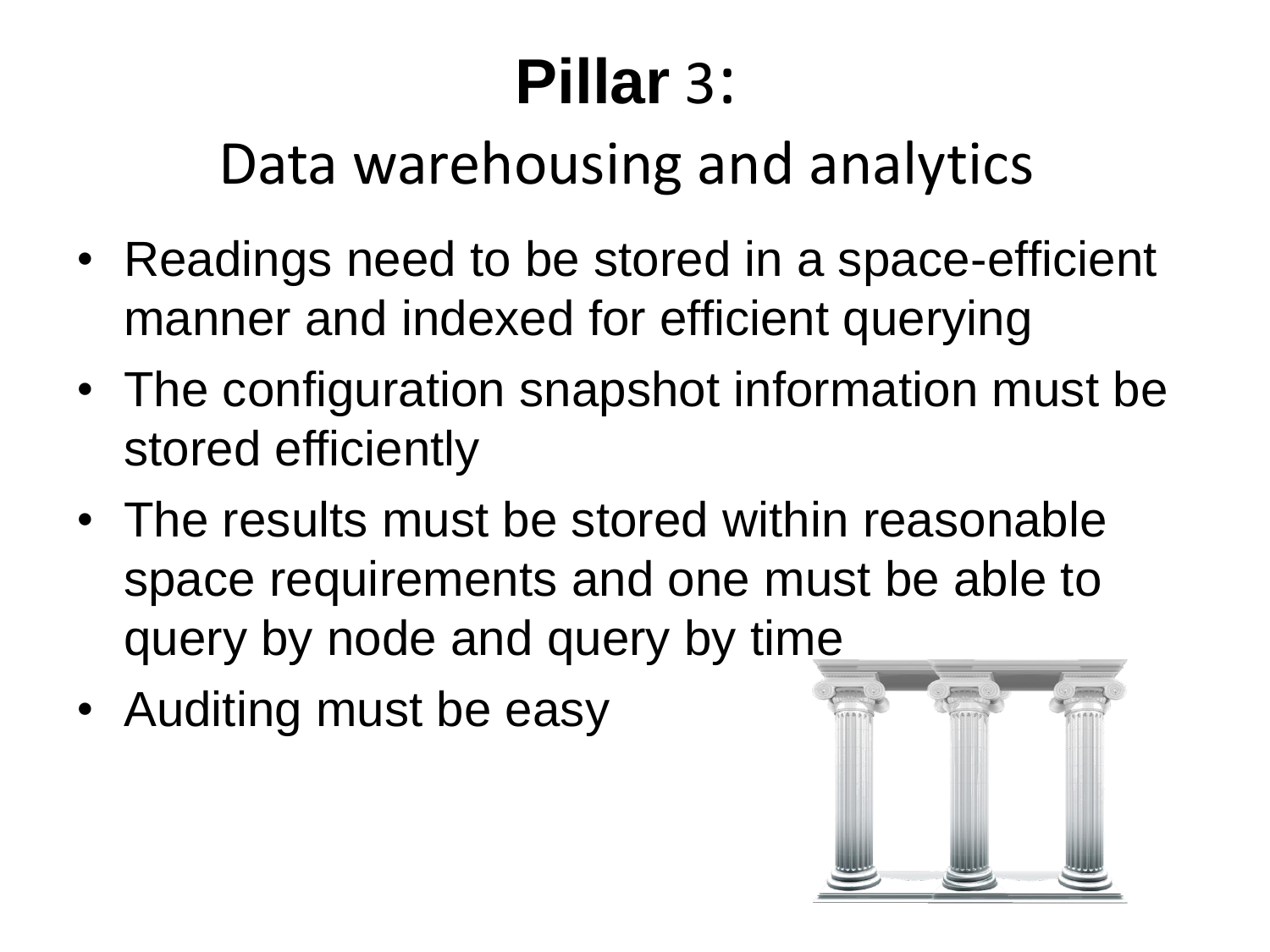#### **Energy Balancer (EB) in the Roll of Revenue Protection Works Management**

- Fully automated daily EB and automated report generation
- Quick assessment on the impact of any field work
- The size of the loss can now be used to focus on areas that will bring the most economic advantage
- Geographic information allows easier planning, better use of resources and avoiding duplication
- The capability to store and analyse large amounts of data enables comparative energy studies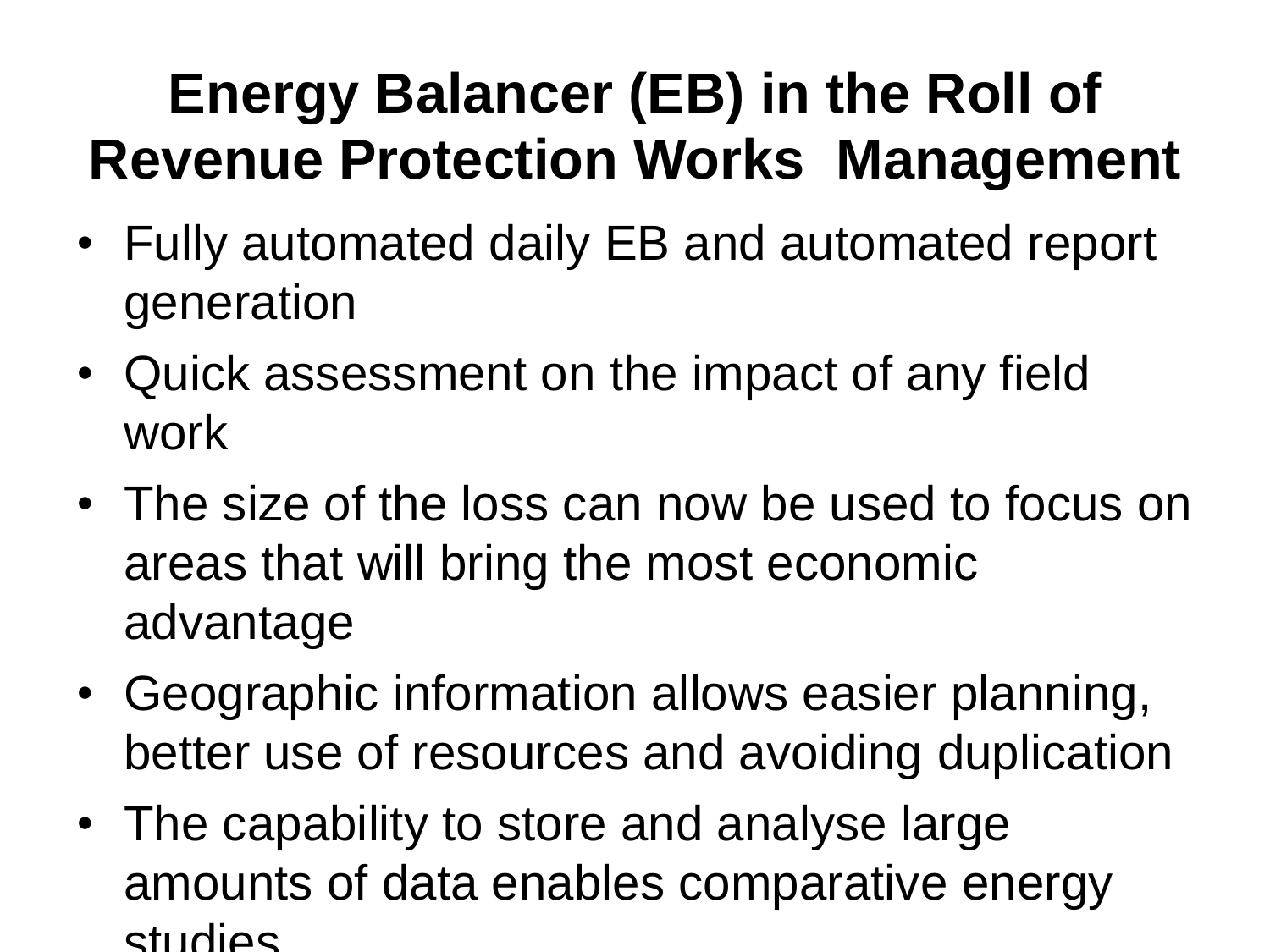# **EB in social engineering**

- The assessment of social engineering campaigns
- Measuring the efficiency of campaigns according to the type of users
- Allowing tailored messages to be created by the social engineering team
- The effectiveness of a campaign can now be establish with reasonable certainty, possibly changing attitudes towards the social engineering aspect of revenue protection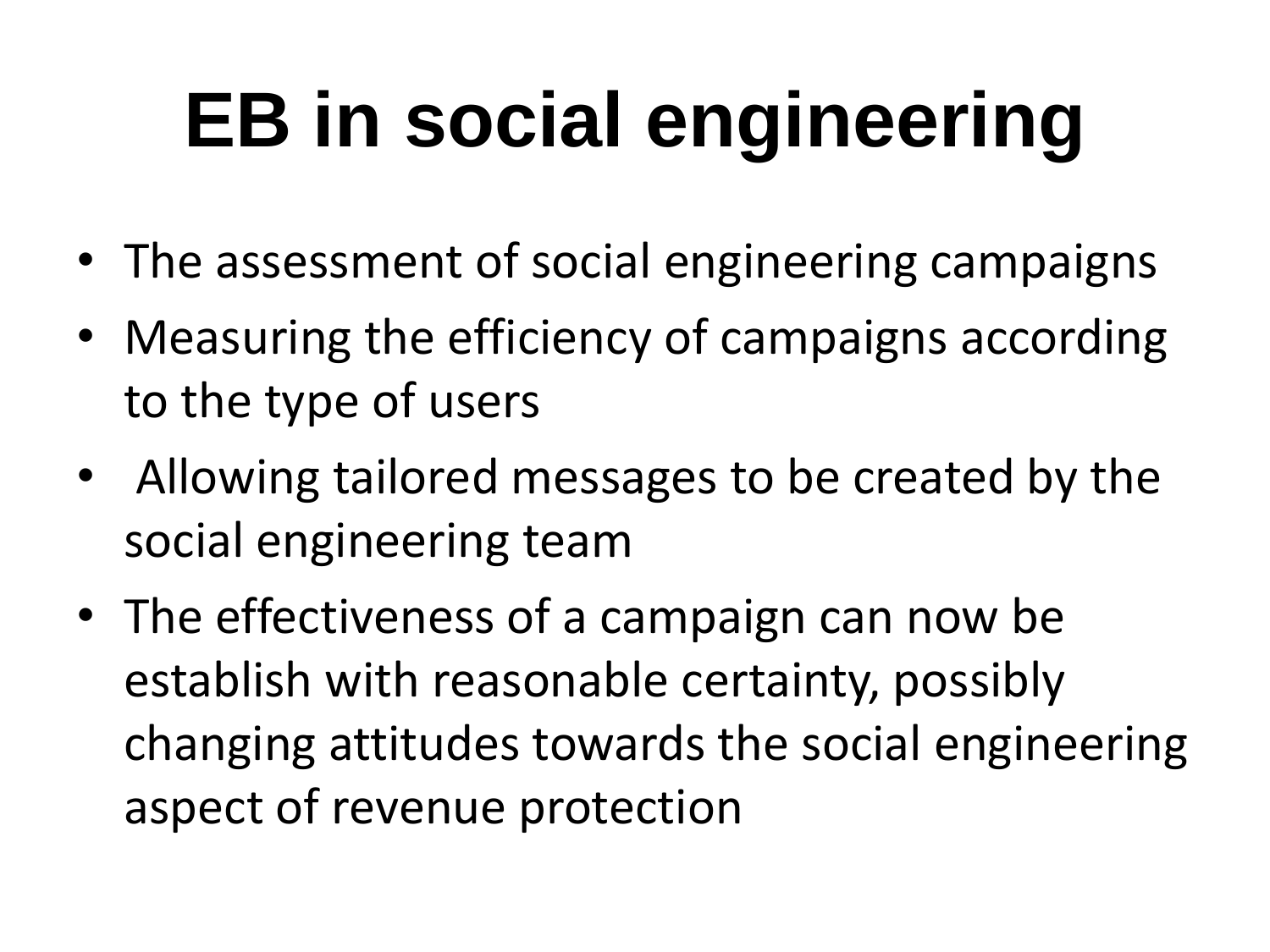#### **Energy Balancing Console**

| 2012-07-09 00:00 |                | -209kWh | $-6.2%$ | 31                      | 29             | 39              | 30  | -3644kWh   | $-3.8%$ | 31             | 29 | 39              | 30 <sup>°</sup> | -3644kWh   | $-3.8%$ | 31 | south africaleskom paulshof ss ruby 60000000004d268 10040000035cb5f1      | 400100000672c70b |   | 800:5 |  |
|------------------|----------------|---------|---------|-------------------------|----------------|-----------------|-----|------------|---------|----------------|----|-----------------|-----------------|------------|---------|----|---------------------------------------------------------------------------|------------------|---|-------|--|
| 2012-07-10 00:00 |                | 69kWh   | 2.5%    | $\overline{0}$          | $\overline{0}$ | 32              | 97  | 1382kWh    | 2.1%    | $\overline{0}$ |    | 32              | 97              | 1382kWh    | 2.1%    |    | south africaleskomlpaulshof sslloerie(600000000052c7c6)10040000035d120d   | 400100000672b49f | W | 800:5 |  |
| 2012-07-10 00:00 | ь              | 48kWh   | 2.5%    | $\overline{0}$          | $\overline{0}$ | 14              | 115 | 1076kWh    | 2.6%    | $\overline{0}$ |    | 14              | 115             | 1076kWh    | 2.6%    |    | south africaleskomlalbatros sslelm(6000000004ff5b9)10040000035f8148       | 400100000672bd53 | W | 500:5 |  |
| 2012-07-09 00:00 | ь              | 32kWh   | 1.5%    | $\overline{0}$          |                | 10 <sup>1</sup> |     | 119 891kWh | 1.5%    | $\overline{0}$ |    | 10              |                 | 119 891kWh | 1.5%    |    | south africaleskomlalbatros sslalbatros 6000000005477f7 10040000035e1254  | 4001000006613fbc | W | 500:5 |  |
| 2012-07-09 00:00 | $\overline{O}$ | 23kWh   | 1.5%    | $\overline{0}$          | $\vert$ 0      | 16              |     | 113 749kWh | 1.8%    | $\overline{0}$ |    | 16              |                 | 113 749kWh | 1.8%    |    | south africaleskomlalbatros sslalbatros 60000000005477f7 10040000035e1254 | 40010000066131c3 | R | 500:5 |  |
| 2012-07-10 00:00 | ь              | 32kWh   | 0.7%    | $\overline{0}$          | $\vert$ 0      | 34              | 95  | 726kWh     | 0.6%    | $\overline{0}$ |    | 34              | 95              | 726kWh     | 0.6%    | 36 | south africaleskom fourways ss ann 60000000004fe1b6 10040000035dc39b      | 400100000672cffa | R | 800:5 |  |
| 2012-07-10 00:00 | ь              | 30kWh   | 1.6%    | $\overline{0}$          | $\overline{0}$ | 28              | 101 | 614kWh     | 1.5%    | $\overline{0}$ |    | 28              | 101             | 614kWh     | 1.5%    | 12 | south africaleskom paulshof ss loerie 60000000052c7c6 10040000035d120d    | 400100000672c3ff | R | 800:5 |  |
| 2012-07-10 00:00 | ь              | -20kWh  | $-0.6%$ | $\overline{0}$          | $\overline{0}$ | 25              | 104 | 486kWh     | $-0.6%$ | $\overline{0}$ |    | 25              | 104             | 486kWh     | $-0.6%$ | 34 | south africaleskom fourways ss ann 6000000004fe1b6 10040000035dc39b       | 400100000672bbdd | B | 800:5 |  |
| 2012-07-10 00:00 | ь              | 19kWh   | 1.4%    | $\overline{0}$          | $\overline{0}$ | 40              | 89  | 475kWh     | 1.5%    | $\overline{0}$ |    | 40              | 89              | 475kWh     | 1.5%    |    | south africaleskomlalbatros sslalbatros 600000000542bce 10040000035ca437  | 400100000672bf29 | R | 500:5 |  |
| 2012-07-10 00:00 | ь              | 20kWh   | 1.1%    | $\overline{\mathbf{0}}$ | $\overline{0}$ | 31              | 98  | 461kWh     | 1.0%    | $\overline{0}$ |    | 31              | 98              | 461kWh     | 1.0%    | 21 | south africaleskomlalbatros sslalbatros 600000000542bce 10040000035ca437  | 400100000672b9a7 | W | 500:5 |  |
| 2012-07-10 00:00 | ь              | 12kWh   | 0.9%    | $\overline{0}$          | $\overline{0}$ | 30              | 99  | 372kWh     | 1.0%    | l0             |    | 30              | 99              | 372kWh     | 1.0%    | 20 | south africaleskomlalbatros sslalbatros 600000000542bce 10040000035ca437  | 400100000672cec7 | R | 500:5 |  |
| 2012-07-09 00:00 | ь              | 3kWh    | 0.2%    | $\overline{0}$          | $\vert$ 0      | 13 <sup>°</sup> | 116 | 145kWh     | 0.3%    | $\overline{0}$ |    | 13 <sup>°</sup> | 116             | 145kWh     | 0.3%    |    | south africaleskomlalbatros sslalbatros 6000000005477f7 10040000035e1254  | 400100000672ccbd | B | 500:5 |  |
| 2012-07-10 00:00 | ь              | 3kWh    | 0.1%    | $\overline{0}$          | $\vert$ 0      | 29              | 100 | 47kWh      | 0.1%    | $\overline{0}$ |    | 29              | 100             | 47kWh      | 0.1%    | 30 | south africaleskom fourways ss ann 6000000004fe1b6 10040000035dc39b       | 400100000672d7f0 | W | 800:5 |  |
| 2012-07-10 00:00 | ь              | 3kWh    | 0.2%    | $\overline{0}$          | $\vert$ 0      | 16              | 113 | 6kWh       | 0.0%    | $\overline{0}$ |    | 16              |                 | 113 6kWh   | 0.0%    |    | south africaleskom paulshof ss loerie 60000000052c7c6 10040000035d120d    | 400100000672b211 | R | 800:5 |  |
| 2012-07-10 00:00 | ь              | -1kWh   | $-0.0%$ | $\overline{0}$          | $\overline{0}$ | 13              | 116 | -5kWh      | $-0.0%$ | $\overline{0}$ |    | 13 <sup>°</sup> | 116             | $-5kWh$    | $-0.0%$ |    | south africaleskom albatros sslelm 6000000004ff5b9 10040000035f8148       | 400100000672d304 | R | 500:5 |  |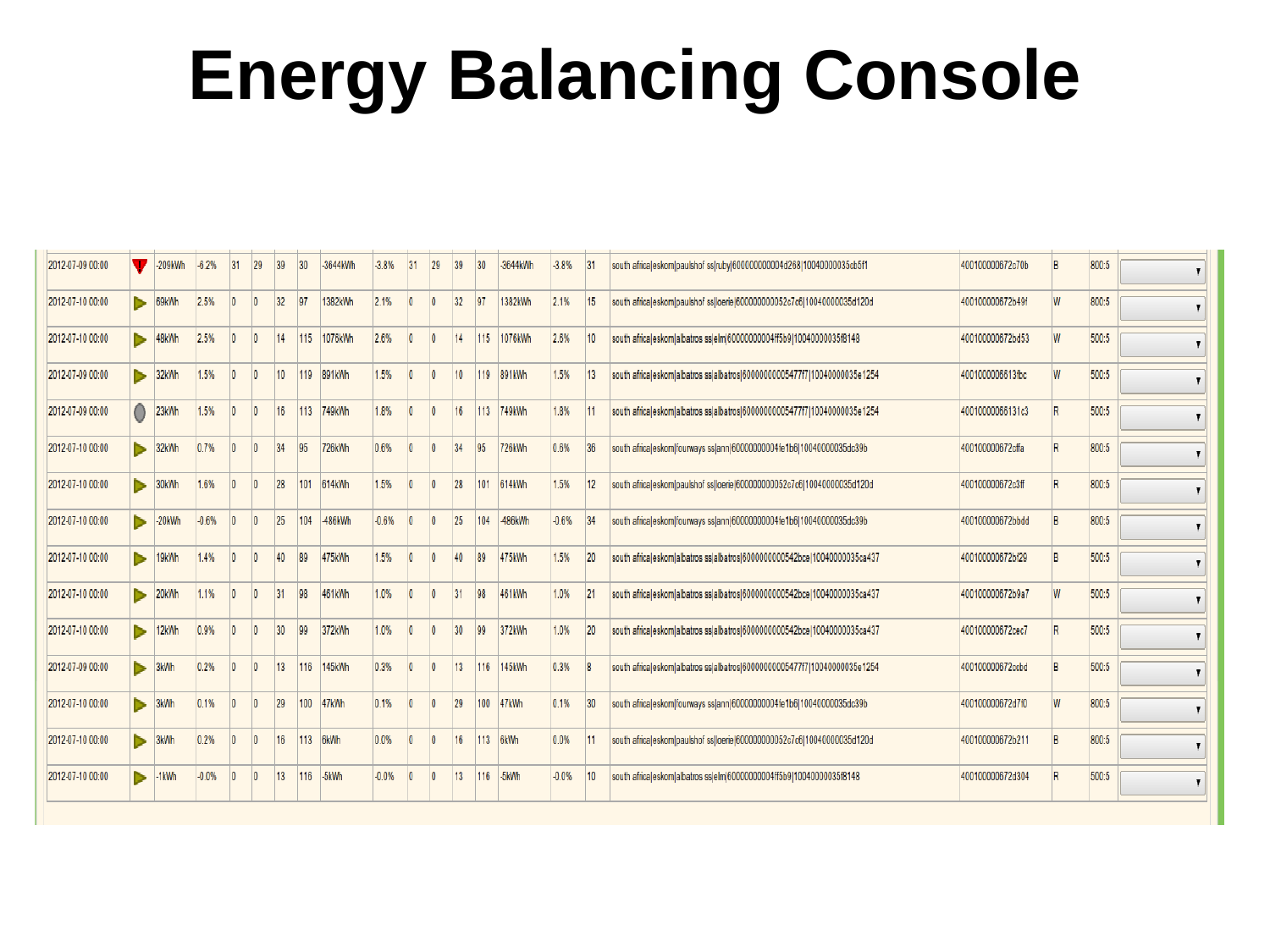### **GIS map with system alarms**